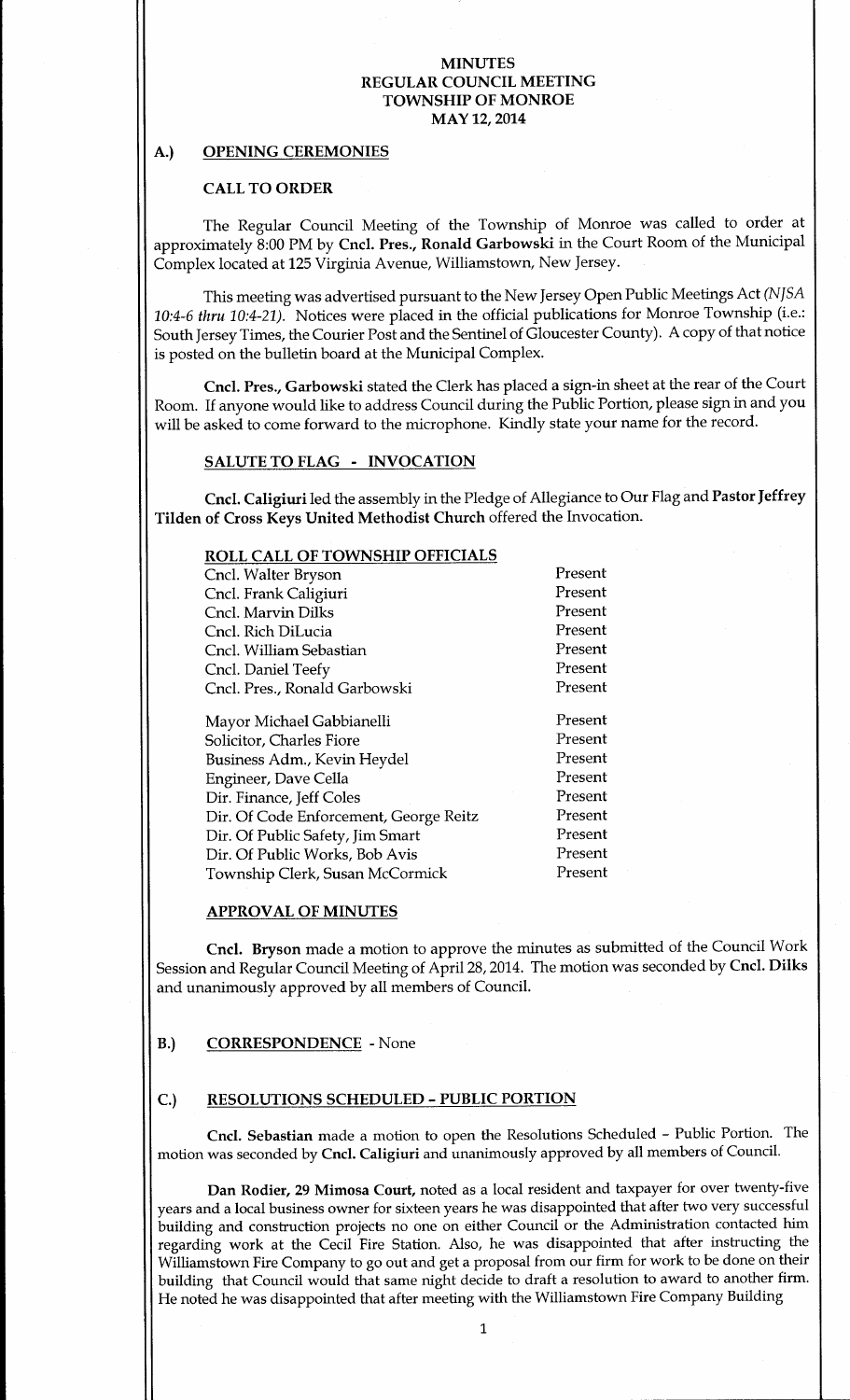# C.) RESOLUTIONS SCHEDULED - PUBLIC PORTION

Committee and getting <sup>a</sup> scope of work, preparing <sup>a</sup> proposal and submitting that proposal it is now not even being considered. Mr. Rodier noted he was disappointed that as one of the top fire station design firms in the Country, one that designed an award winning fire station right here in town bringing both recognition and honor to the township and the residents we are not even given the opportunity to continue that relationship. He noted he was very disappointed that this is the way business is conducted with local businesses.

Business Administrator, Kevin Heydel responded to Mr. Rodier stating that Joe Kurz just handed him an envelope with the proposal and this is the very first time he has seen it. He added he would also like to correct the record where it was stated that the Township Council or the Public Safety Committee gave the Building Committee approval to seek whomever they wanted, as that is totally inaccurate. Mr. Heydel noted he specifically made comments in that meeting about the direction that he received to go forward. The Public Safety Committee and Township Council were aware every step of the way of what was going on and the decisions made were based upon information provided for this Council.

With no one else wishing to speak Cncl. Bryson made a motion to close the Resolution Scheduled- Public Portion. The motion was seconded by Cncl. DiLucia and unanimously approved by all members of Council.

R:95- 2014 Resolution Of The Township Council Of The Township Of Monroe Authorizing The Purchase Of Athletic Field Lighting Systems For Owens Park Under The Keystone Purchasing Network

Cncl. Teefy made a motion to approve Resolution R:95-2014. The motion was seconded by Cncl. Bryson and unanimously approved by all members of Council.

R:96-2014 Resolution Appointing a Member To The Monroe Township Zoning Board Of Adjustment

Cncl. Caligiuri made <sup>a</sup> motion to open nominations for <sup>a</sup> member to the Monroe Township Zoning Board of Adjustment. The motion was seconded by Cncl. Sebastian and unanimously approved by all members of Council.

Cncl. Bryson nominated Kwan Hui, (currently the Alternate # <sup>1</sup> member) to move up to the regular member position on the Monroe Township Zoning Board of Adjustment. The motion was seconded by Cncl. Dilks.

Cncl. Sebastian nominated Dan Kozak, (the Alternate # <sup>2</sup> member) to move up to the regular member position on the Monroe Township Zoning Board of Adjustment. The nomination was seconded by Cncl. Caligiuri.

With no other nominations Cncl. Caligiuri made a motion to close nominations. The motion was seconded by Cncl. Sebastian and unanimously approved by all members of Council.

# ROLL CALL VOTE ON NOMINATION OF KWAN HUI AS A MEMBER OF THE MONROE TOWNSHIP ZONING BOARD OF ADJUSTMENT - 6 Ayes, 1 Nay (Sebastian)

Tally: 6 Ayes, <sup>1</sup> Nay, <sup>0</sup> Abstain, <sup>0</sup> Absent. Nomination of Kwan Hui as <sup>a</sup> regular member of the Monroe Township Zoning Board of Adjustment was duly approved.

R:97-2014 Resolution Appointing An Alternate # 2 Member Of The Monroe Township Zoning Board Of Adjustment (REMOVED FROM AGENDA)

R:98-2014 Resolution Appointing Member To The Monroe Township Economic Development Commission

Cncl. DiLucia made a motion to open nominations for a member to the Monroe Township Economic Development Commission. The motion was seconded by Cncl. Dilks and unanimously approved by all members of Council.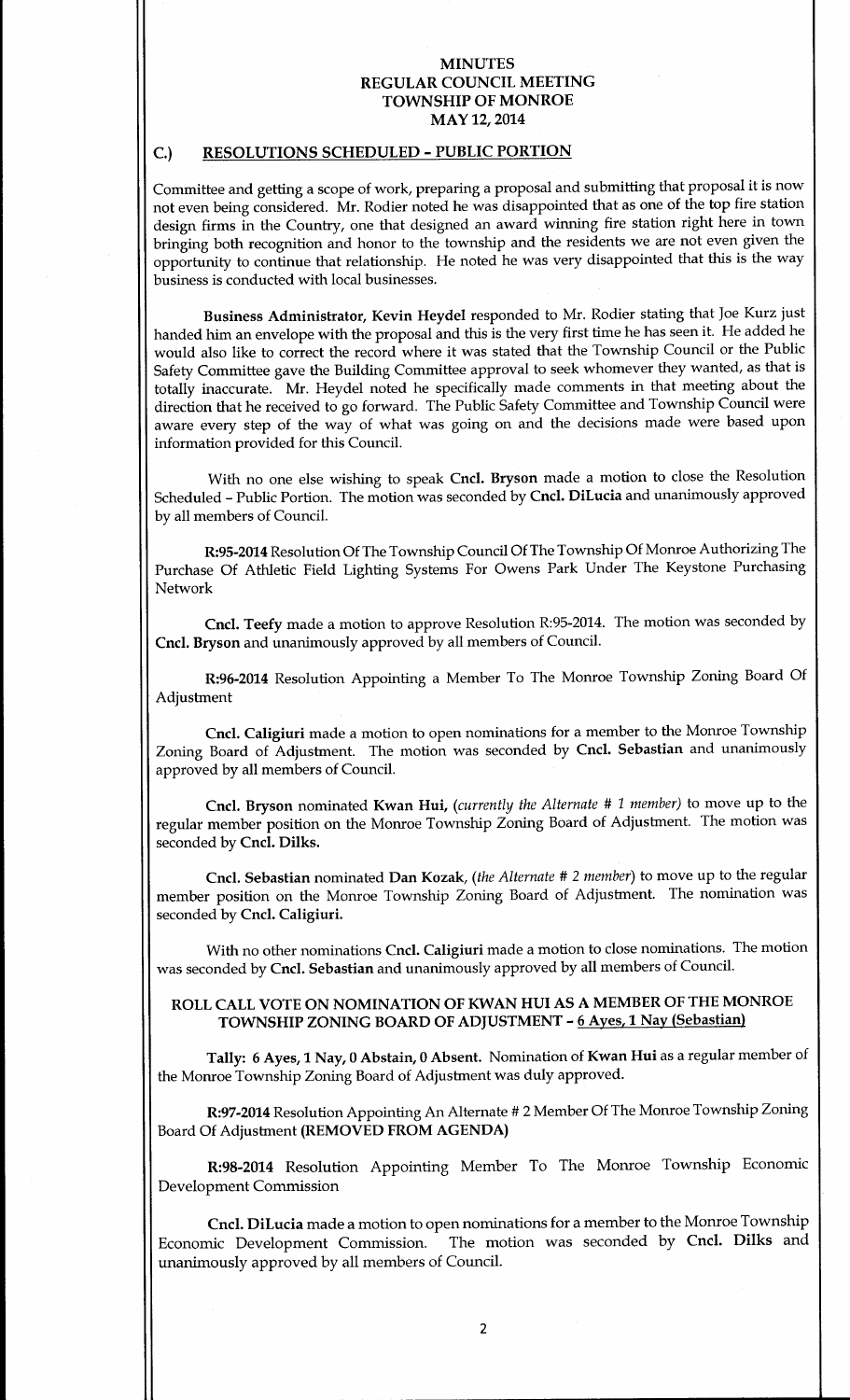### C.) RESOLUTIONS SCHEDULED - PUBLIC PORTION (cont'd)

Cncl. Bryson nominated Natalie Wentz as a member to the Monroe Township Economic Development Commission. The nomination was seconded by Cncl. Pres., Garbowski.

With no other member of Council wishing to make a nomination Cncl. DiLucia made a motion to close nominations. The motion was seconded by Cncl. Dilks and unanimously approved by all members of Council.

Cncl. Pres., Garbowski advised Natalie Wentz is a lawyer from the township and the Economic Development Commission has been searching for several years to find <sup>a</sup> lawyer to join the Commission.

# ROLL CALL VOTE TO APPROVE NATALIE WENTZ AS A MEMBER OF THE ECONOMIC DEVELOPMENT COMMISSION - ALL AYES

Tally: <sup>7</sup> Ayes, 0 Nays, 0 Abstain, <sup>0</sup> Absent. The nomination of Natalie Wentz as <sup>a</sup> member to the Monroe Township Economic Development Commission was duly approved.

R:99-2014 Resolution Authorizing Closed Executive Session Of The Township Council Of The Township Of Monroe To Discuss Simmermon V. Monroe Township Litigation, Guim V. Monroe Township Litigation And Consent Order ABC V. Monroe Restaurant, Inc.

Cncl. DiLucia made a motion to approve Resolution R:99-2014. The motion was seconded by Cncl. Sebastian and unanimously approved by all members of Council.

R:100-2014 Resolution Awarding A contract For Professional Services To Robbie Conley Architect, LLC For Architectural And Engineering Services Associated With The Preliminary Planning And Construction Administration For The Preparation Of A Needs Assessment And Solutions Report for the Williamstown Firehouse Within The Township Of Monroe, County Of Gloucester, State of New Jersey

Cncl. Bryson made a motion to approve Resolution R:100-2014. The motion was seconded by Cncl. Sebastian and unanimously approved by all members of Council.

R:101-2014 Resolution Approving The Bill List For The Council Meeting Of May 12, 2014

Cncl. DiLucia made a motion to approve Resolution R:101-2014. The motion was seconded by Cncl. Dilks and unanimously approved by all members of Council.

R:102-2014 Resolution Of The Township Council Of The Township Of Monroe Authorizing The Transfer Of Block 9506, Lot 11 To The Township Of Monroe And Authorizing The Cancellation Of Any Taxes Due And Owing For The Tax Year 2014

Solicitor Fiore advised this resolution deals with the property on Violet Avenue, which the property owner requested to transfer over to the township.

Cncl. Dilks made a motion to approve Resolution R:102-2014. The motion was seconded by Cncl. DiLucia and unanimously approved by all members of Council.

R:103-2014 Resolution Of The Township Council Of The Township Of Monroe Requesting That The Gloucester County Board Of Chosen Freeholders Adopt An Ordinance Establishing A Qualified Veteran-Owned Business Set-Aside Program

Cncl. Sebastian made a motion to approve Resolution R:103-2014. The motion was seconded by Cncl. Bryson and unanimously approved by all members of Council.

R:104-2014 Resolution Of The Township Council Of The Township Of Monroe Authorizing A Taxpayer's Agreement Concerning Delinquent Taxes Between The Township Of Monroe And Donna Condoli For Block 2102, Lot 29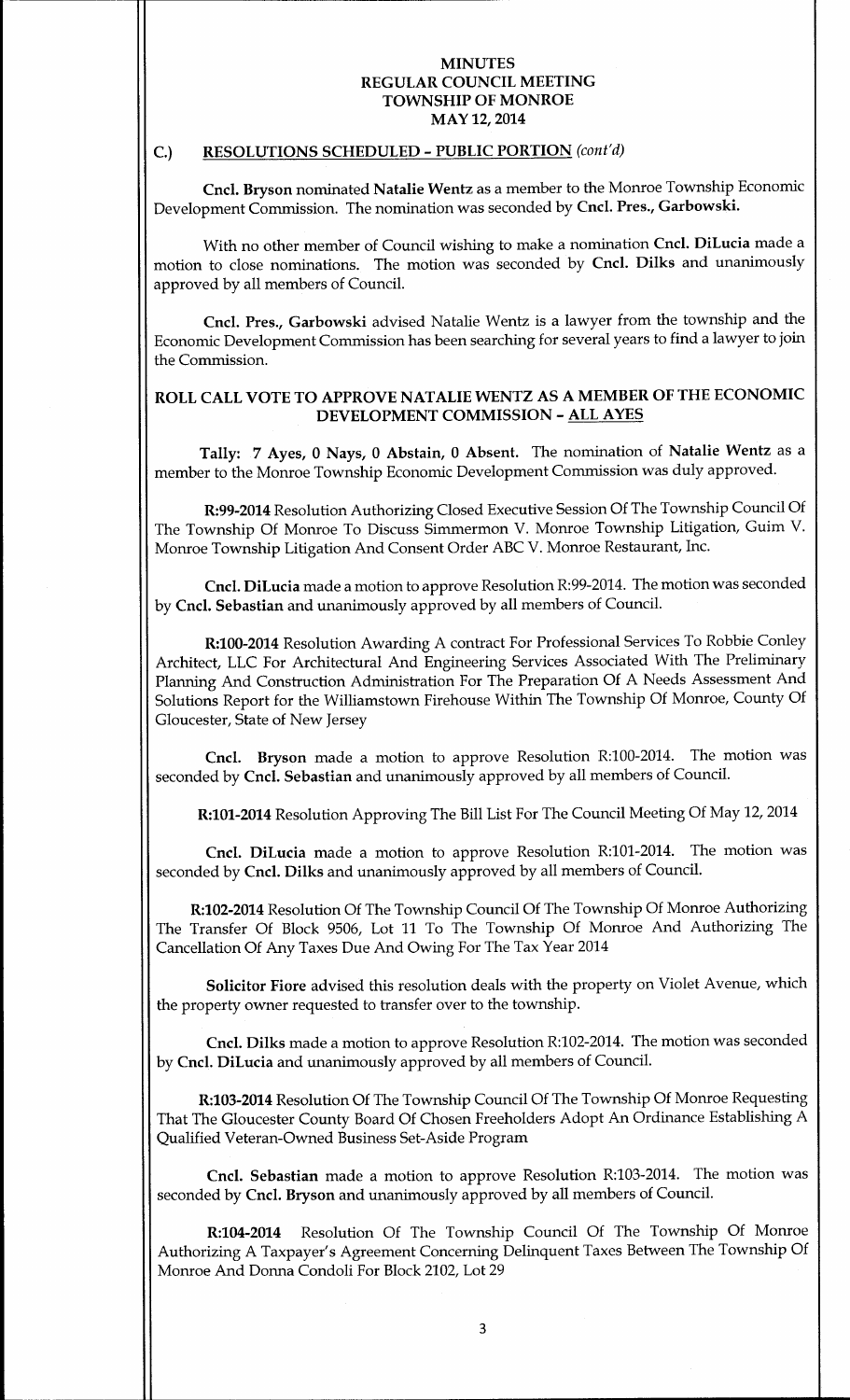### C.) RESOLUTIONS SCHEDULED - PUBLIC PORTION (cont'd)

Cncl. DiLucia made <sup>a</sup> motion to approve Resolution R:104-2014. The motion was seconded by Cncl. Bryson and unanimously approved by all members of Council.

R:105-2014 Resolution Of The Township Council Of The Township Of Monroe Requesting The Monroe Municipal Utilities Authority For An Amendment To 208 Wastewater Management Service Area Plan To Include Crystal Lakes Area

Cncl. Teefy made a motion to approve Resolution R:105- 2014. The motion was seconded by Cncl. DiLucia and unanimously approved by all members of Council.

### D.) ORDINANCES

Cncl. Pres., Garbowski turned this portion of the meeting over to Ordinance Committee Chairman, Cncl. Sebastian.

0:11- <sup>2014</sup> An Ordinance Of The Township Council Of The Township Of Monroe Deleting Chapter 237 " Precious Metals" and Establishing A New Chapter Entitled " Dealers Of Precious Metals, Gems, And Second Hand Goods"

First Reading: A copy of this ordinance was posted on the bulletin board at the Municipal Complex. Additional copies were made available to the public.

Cncl. Pres., Garbowski made <sup>a</sup> motion to approve Ordinance 0:11- <sup>2014</sup> for First Reading and Publication. The motion was seconded by Cncl. Dilks and approved by all members of Council with the exception of Cncl. Bryson who voted Nay.

O:12-2014 An Ordinance To Amend Section 175-140.E.(1)(d)[1] Of The Zoning Ordinance Of The Township Of Monroe With Regard To Stormwater Management - General Design And Construction Standards When Using HDPE Pipe

First Reading: A copy of this ordinance was posted on the bulletin board at the Municipal Complex. Additional copies were made available to the public.

Cncl. Pres., Garbowski made a motion to approve Ordinance O:11-2014 for First Reading and Publication. The motion was seconded by Cncl. Bryson and unanimously approved by all members of Council.

# E.) REPORTS AND OTHER MATTERS

Cncl. Bryson reported the Historical Society is sponsoring a British Car Show, Tea Garden and flea market on Saturday, May 17<sup>th</sup> between 10:00 AM and 3:00 PM at the Ireland Hofer House.

Cncl. Sebastian reported receiving <sup>a</sup> telephone call from a resident from Holiday City complaining about <sup>a</sup> drainage problem in front of her house. He contacted the Public Works Department and spoke to Mike Calvello who took care of the problem the next morning. Cncl. Sebastian expressed his appreciation to the Public Works Department for resolving the problem so quickly.

Engineer Dave Cella reported currently three bids are advertised; Winslow Road, Lois Drive drainage and the light installation at Owens. All bids will be opened on May 20<sup>th</sup> and a recommendation on these bids should be made for the May 27<sup>th</sup> Council Meeting.

Cncl. Dilks questioned what the engineer was proposing to do on Lois Drive. Mr. Cella explained the proposal is to install <sup>a</sup> couple of inlets upstream to collect the water before it gets to the problem area. The proposal also includes the installation of a leaching field.